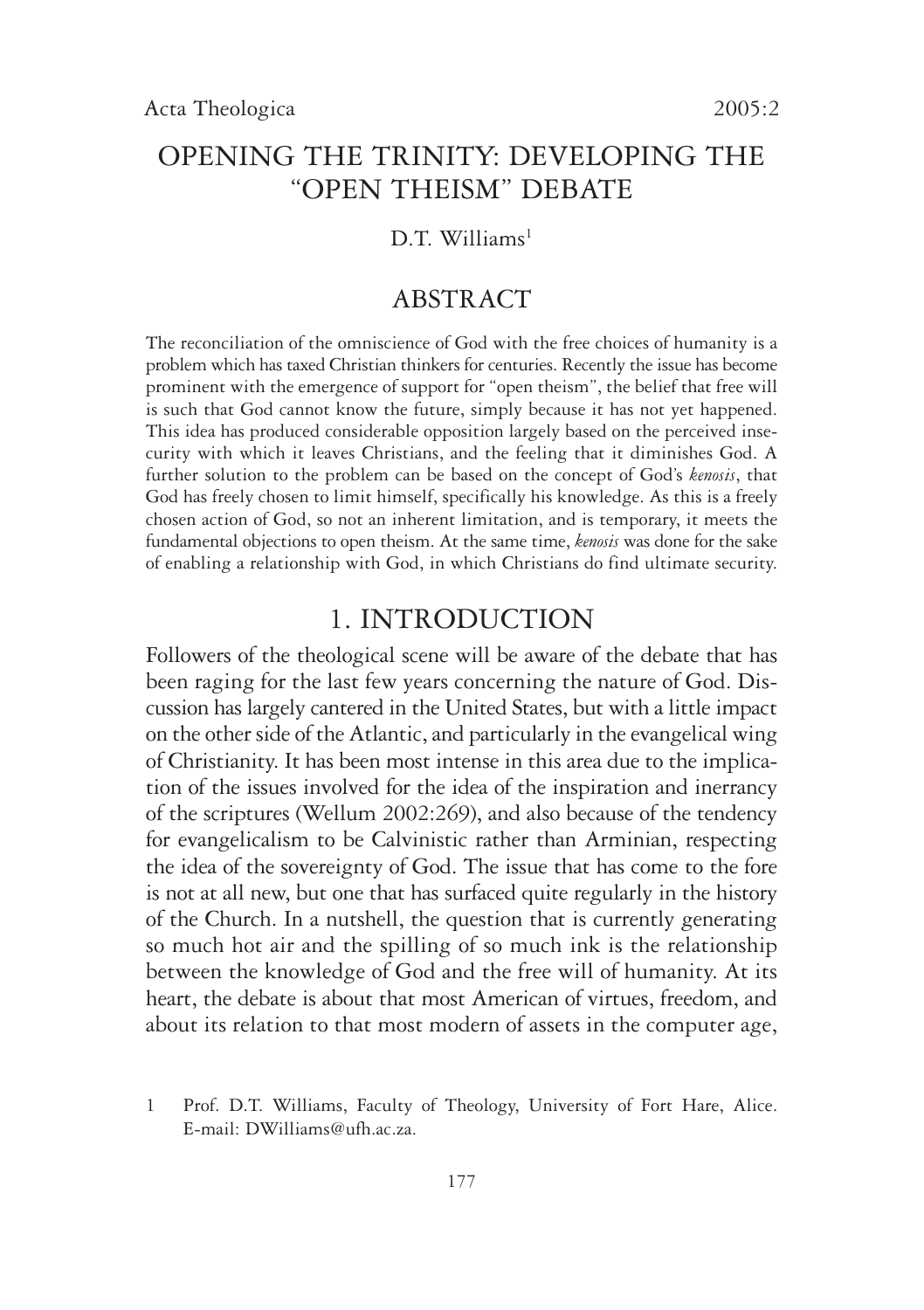that of knowledge. It is really not surprising that the questions have arisen at this point in history.

Traditionally, Christianity has taught that God is perfect in all his attributes, and so has perfect knowledge of all events, past, present and future. Many then feel that the sovereignty of God means that he directly controls everything that happens (cf. Sanders 1998:11). But is this reconcilable with an affirmation that has also been precious to Christianity, that of human free choice? If God controls all events, even if he is fully aware of the future by virtue of his omniscience, can a choice actually be free; if a choice is really free, can the result of it be known beforehand? Over the centuries, Christian thinkers have battled with the issue, and although they have generally felt that it is possible to affirm both poles, have appreciated that there is more than a measure of paradox and inconsistency in holding both in tension.

The current suggestion that is being made is simply that human choices are indeed real, but this then means that the future is not fixed, but "open". God is indeed omnipotent, so it is emphasised that there is no diminution of his power, and because the future has not yet happened, it *cannot* be known. God knows all that can be known, but the future is inherently not knowable. This is similar to the old question of whether God can do anything. The answer is affirmative, but he cannot make a square circle, not because his power is limited, but because it is inherently impossible.

The "open theism" view has many current advocates, such as Clark Pinnock, John Sanders and Gregory Boyd. Interestingly they are often associated with other ideas deemed radical by conservatives, such as annihilationalism, the view that the unsaved will be annihilated, not going to a conscious punishment in hell. As with these, their views have unleashed howls of protest from those who feel that open theism is a departure from orthodox Christianity and that the belief has severe practical implications. It is felt to diminish God and reflect upon his power, therefore rendering the Christian insecure.

The open theism view is obviously attractive; if only for the fact that it removes what is most definitely a situation of paradox. It is very difficult to accept that a decision is really free if it is believed that God employs exhaustive control and that the results of the decision are known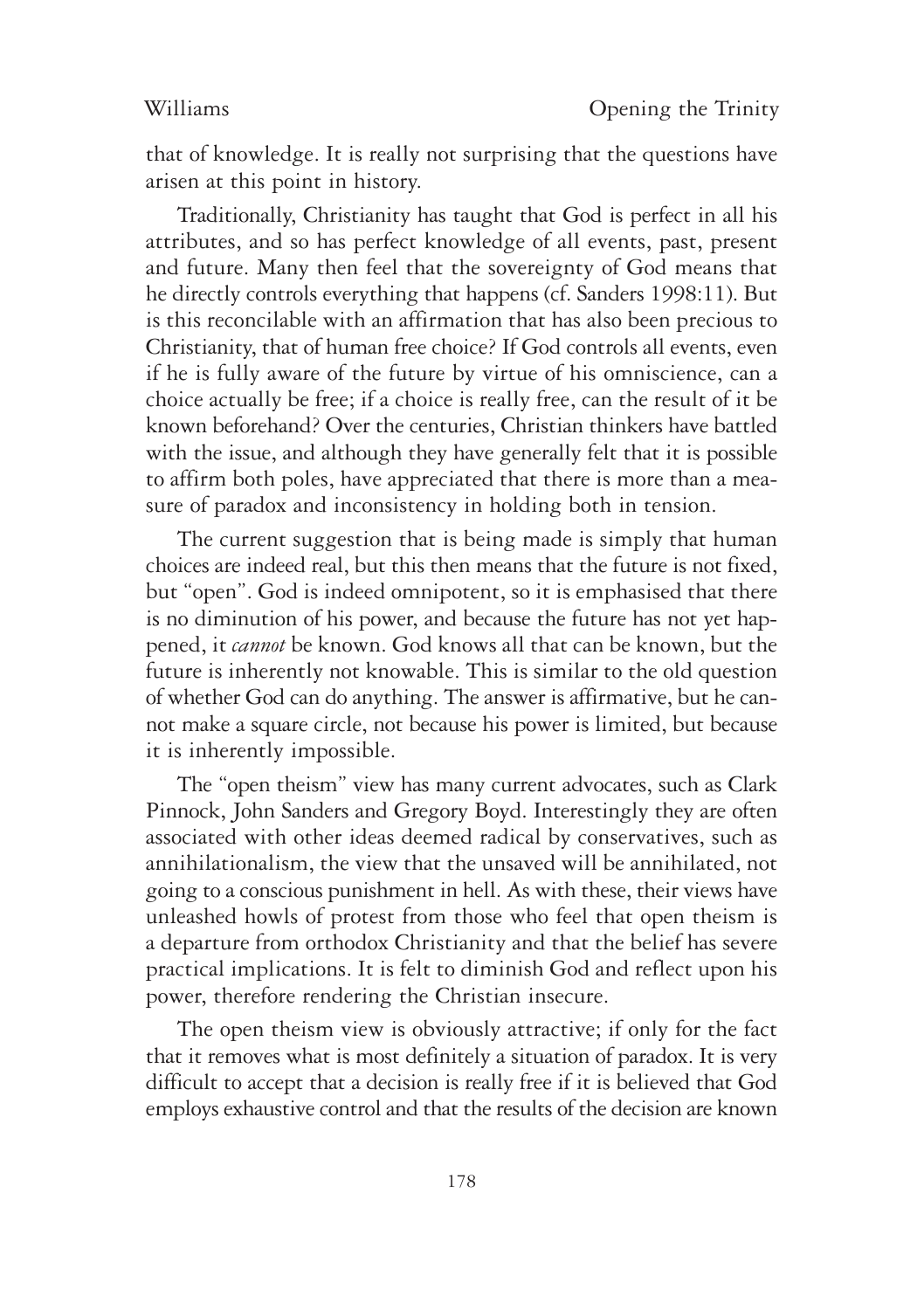beforehand! The idea also provides a solution to the contentious issue of human suffering; Richard (1997:4) correctly observes that this is the human experience most in need of elucidation.

Nevertheless it has been felt that the idea is not acceptable to at least conservative Christianity. The American Evangelical Theological Society decided in November 2001 that

the Bible clearly teaches that God has complete, accurate and infallible knowledge of all events past, present and future, including all future decisions and actions of free moral agents (Field 2003:2).

Because the concern of this society is to uphold the authority of infallible Scriptures, argumentation has centred on the interpretation of Scripture. Open theists believe that this decision is one which is contrary to the Scriptures; its adherents make a strong appeal to Biblical theology (Master 2002:585), and point to references to God being ignorant of the future or changing his mind (e.g., Boyd 2001:100ff.). This would indicate that he does not use exhaustive knowledge, even if he has it. Indeed, Sanders uses just over a hundred pages in examining the Biblical material (Sanders 1998:38-139). On the other hand, traditional theology, especially of the Calvinistic persuasion, is well-known for its Scriptural foundation, as in revered texts such as that of Berkhof's *Systematic Theology*. Defenses of the position are common; a noteworthy recent work, reflecting particularly on Pinnock's theology, is that of Wright (1996). The traditional doctrine of omniscience is felt to be demonstrated by texts such as Isaiah 42:9 "Before they spring forth I tell you of them", contrasting God's knowledge with the impotence of idols.

## 2. REAL FREE WILL

Pinnock is arguably correct in his observation that practical Christianity almost invariably assumes the free will of people and an open future. A rigid determinism makes a mockery of the practice of intercessory prayer, the preaching of the gospel in evangelism and the commands to sanctification, among others. It is surely far from satisfactory to practise these when it is believed that human action is really irrelevant, and that they are done simply because God commands them. It is hardly surprising that in response to practical concerns, but also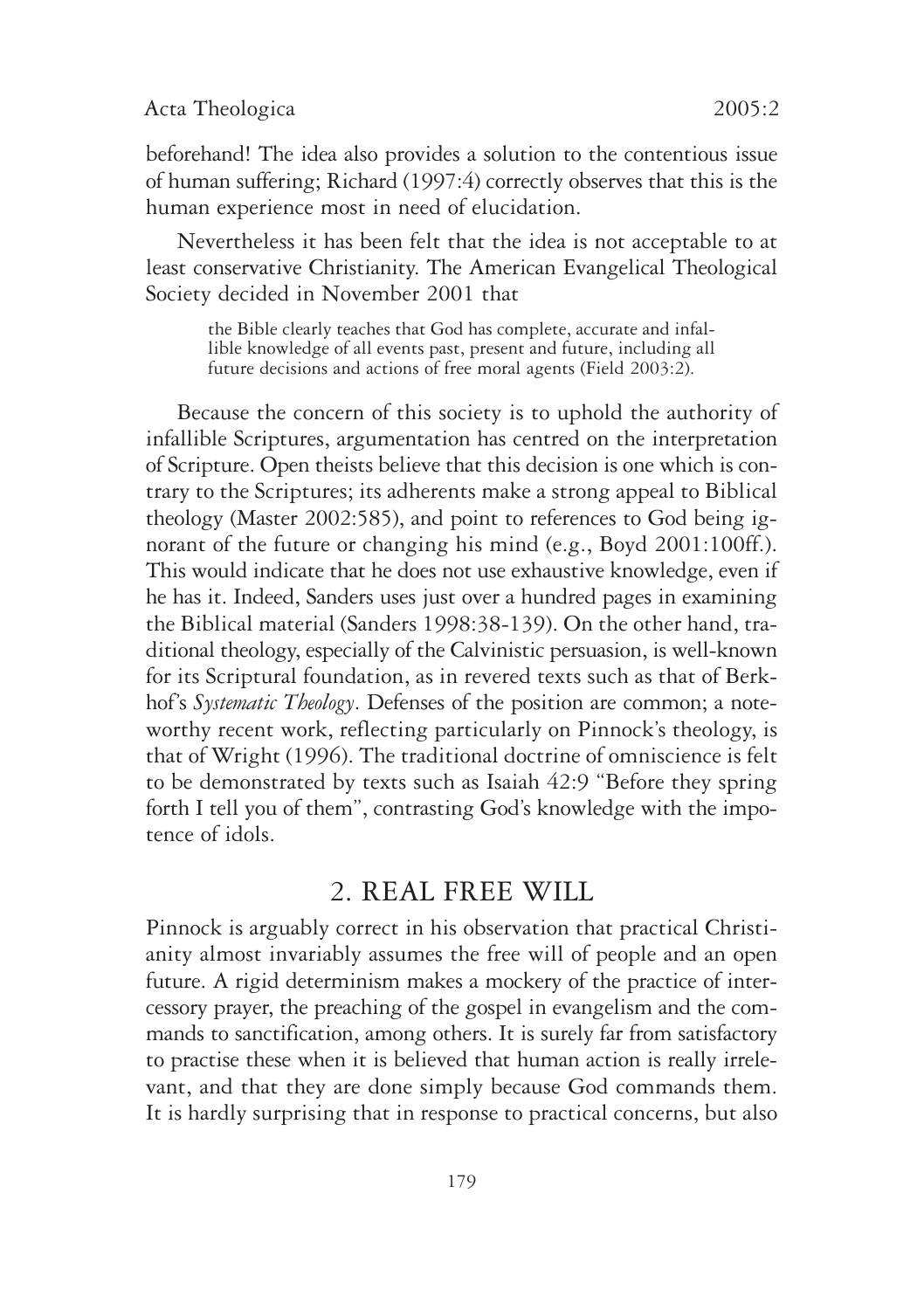in obedience to what was seen as the Scriptural view, a view of real free will was advocated. Wesley, for example, emphatically rejected predestination out of fear that it would undercut the drive to personal holiness (Pinnock 2001:168). It may be remarked that this was also Pelagius' concern!

Yet it is not a light matter to just cast out centuries of belief in the traditional attributes of God, such as his omnipotence and omniscience. It must be right to subject recent ideas to close scrutiny, if only because they are recent! A particular concern must be that the open view, by emphasising God's interaction with people in the historical process, must minimise his essential otherness, his transcendence. It puts God definitely in time, with everlasting life rather than an eternal life apart from the historical process (Pinnock 2001:75, 96 etc.). Such a denial of temporal transcendence must also be queried, as the atonement must have an effect beyond time; otherwise it could not have been effective in the period of the Old Testament, before it had historically occurred (cf. Rom. 3:25). It is not for nothing that the suggestions of open theism have been likened to those of process theology, although some, such as Pinnock (2001:140-50) are careful to draw distinctions from it.

The open theism idea is but one of the suggestions that have been proposed to solve the problem. One is that God is aware of all the implications of all possible choices; he "over-knows" the future (Boyd 2001: 130). The future is really free, but God is aware of all that can happen. In this case, however, the future is still uncertain, so one of the objections to open theism remains, that of the lack of real security. Then it may be suggested that even if the actions of individuals are indeed free, the actions of groups are predictable. This is of course the basis of the insurance industry; statistically, the future can be accurately predicted. This suggestion can well be applied to the old question of predestination, where it may well be argued that it is the group, the Church, that is predestined, while an individual is free to become predestined by joining the group. This is a welcome departure from the individualism that has been dominant in Western theology, but nevertheless does not solve all the issues, as there are events that are not due to human decision, but are still part of the future, such as earthquakes.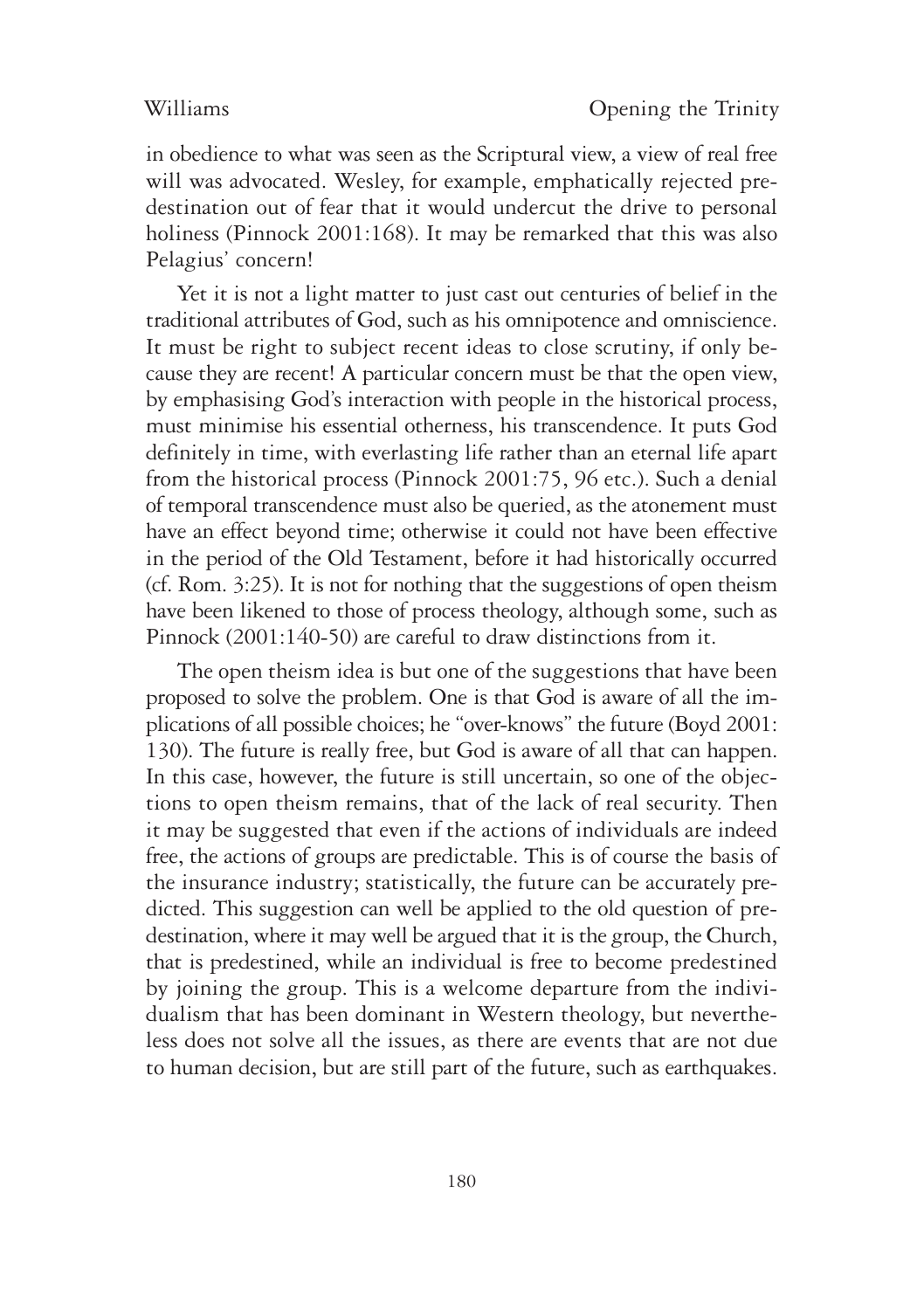These suggestions, despite their merits, are a real departure from the notion of omniscience, in that God is then inherently ignorant of the really free choices of individuals. Such inherent limitation can hardly be acceptable to traditional theology. Also unacceptable to this group is the proposal of "process theology", that God is developing along with the world, is gaining in experience and knowledge, and so again inherently limited.

More acceptable to traditional theology is the belief that the omniscience of God is actually so complete that God is aware of all the influences that affect a particular decision, so that even though the decision appears free, God in practice knows what it will be. This means that even if God has not actually acted to predetermine the future, decisions are not really free, in that a person is subject to all the influences brought to bear on him or her from outside. In practice, once again the future is fixed. Although it might seem that this view is actually quite compatible with open theism, in practice it means that actions are pre-determined, if not by God, then by circumstances, and most importantly, there is no real moral choice. Particularly if people are accountable for their actions, these are free, and so, again, not known beforehand.

## 3. *KENOSIS*

It is from a Biblical perspective that it is possible to make a further suggestion to solve the issue of free will in the context of an omnipotent and omniscient God. The starting point for this is the passage in Philippians 2:5ff., which speaks of the emptying, or *kenosis*, of Christ. 2 Corinthians 8:9 and John 17:5 are also often felt to support the idea. So just as Christ, as the second Person, limited himself in order to be incarnate and relate to humanity, so the other Persons could also limit themselves. In this case, God limits himself, specifically here the exercise of his omnipotence and omniscience, just so that human decisions are indeed free, and the future is then open. The relationship of prayer is really meaningless unless God has limited himself to give human free will; a fixed future empties prayer of its reality (Pinnock 2002:218).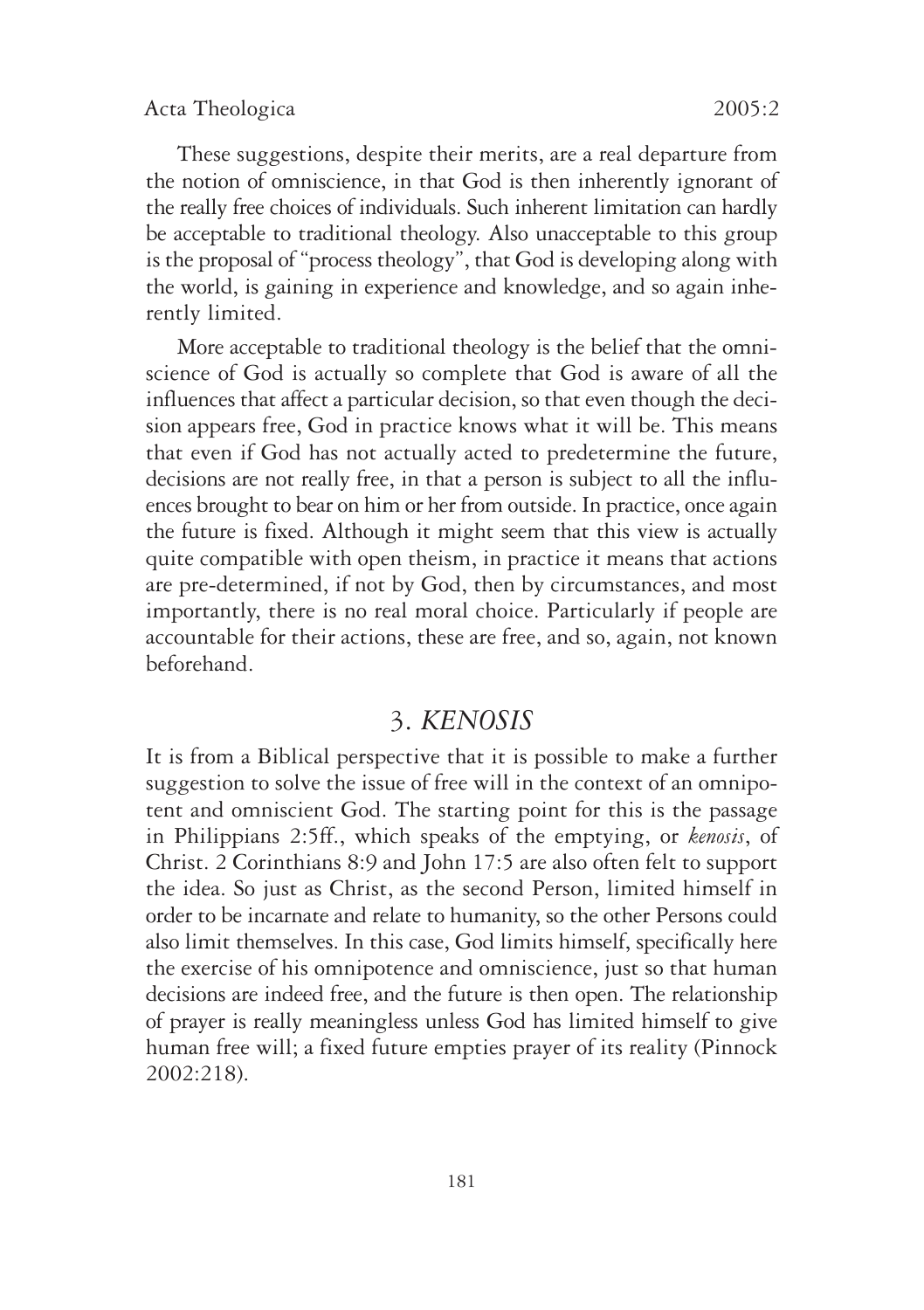The essence of this approach is that God is indeed as traditional theology advocated, being affirmed as omnipotent, eternal and so on, but that he limited himself so that he could relate to the world and its inhabitants. He could totally control all that occurs, he could exhaustively know the future, but chooses not to. This means that he opens himself not so much to change, to being affected, as taught by the open theists, but to relationships.

It must immediately be observed that the stress in open theism falls on human free will, reflecting the nature of God, and so on an open future, which carries an implication of the importance of humanity and its actions. In contrast, the idea of *kenosis*, while affirming that the self-limitation of God does enable real free will, will put its emphasis upon human self-limitation, again reflecting the nature of God. This reinforces the realisation of the need for grace and the response of obedience to God, as exemplified in Christ's own *kenosis*.

Such a suggestion is immediately opposed for two reasons. First, any idea of *kenosis* reminds of the ill-fated kenotic theory, and so tends not to be considered on its own merits. Then, secondly, and more reasonably, the suggestion is felt to limit God.

# 4. THE "KENOTIC THEORY" OF THE INCARNATION

The "kenotic theory" was popular in Germany between about 1860 and 1880, and then in England from about 1890 to 1910 (Grudem 1994: 550). The originator of the idea on the continent was the Lutheran, Thomasius, who taught that the Son had abandoned the metaphysical attributes of deity (McGrath 1997:355). Gess went further, including the other aspects of divinity, and also the idea of generation and the exercise of his cosmic functions, upholding the universe (Macleod 1998: 206).

Essentially, what was suggested was that in order to become incarnate, the second Person of the Trinity "emptied" himself of the attributes that are characteristic of being God, such as omnipotence and omniscience, so that his exercise of power and knowledge were just those of an ordinary human being. The kenotic theory was at least an attempt to probe a little into the mystery of the incarnation and not just to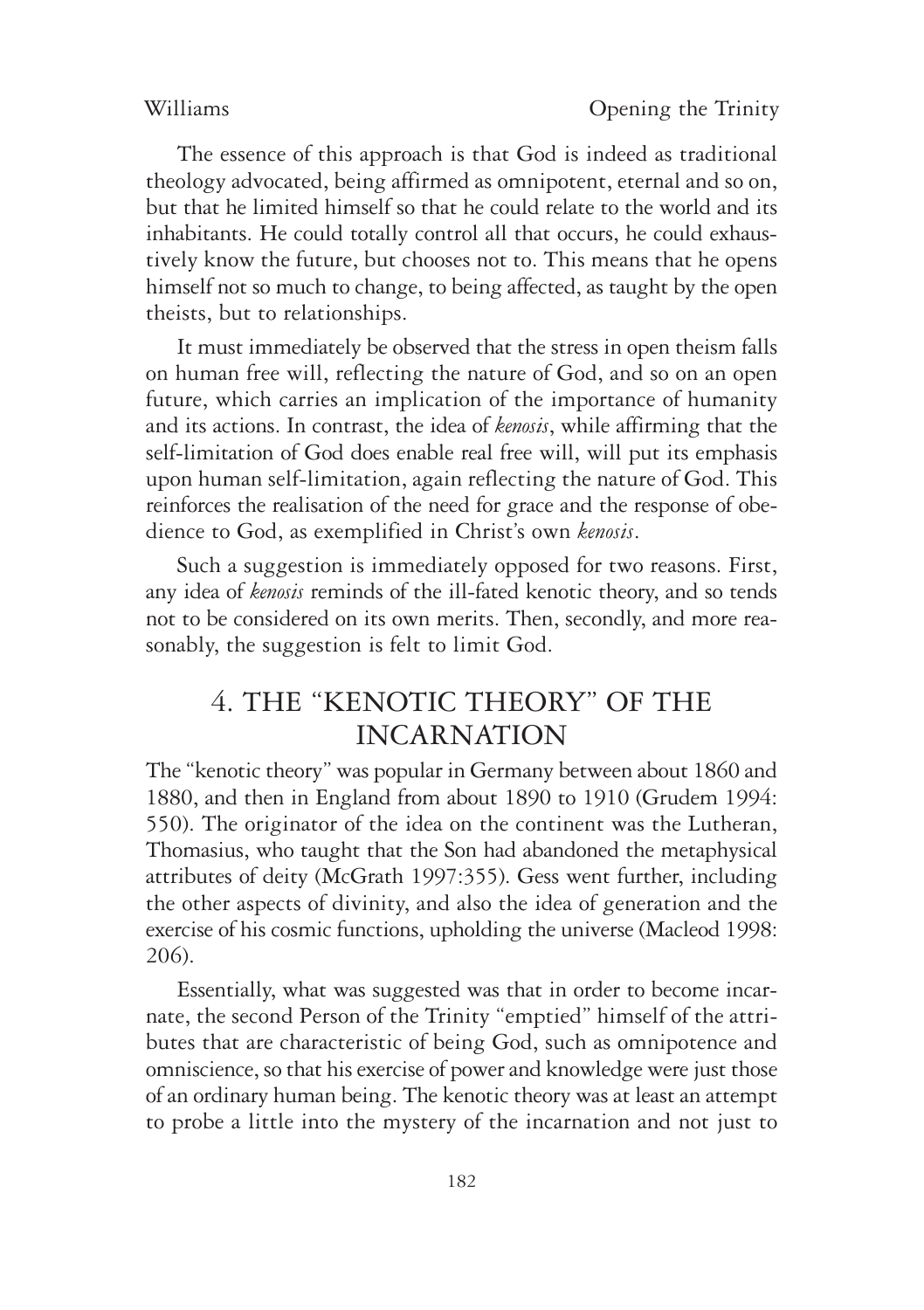ignore it. In fact, it is often felt that the statement of Chalcedon is not so much an explanation of the incarnation but a statement of its parameters, even of the problem.

The idea was immediately attractive to the Enlightenment worldview, for it meant that Jesus could share the understanding of the Bible of the "unenlightened" world of his time. He would therefore accept the stories of the creation and of Jonah as historical, and ascribe the authorship of the Pentateuch to Moses and the Psalms to David, all of which traditional beliefs were increasingly questioned at the time. It also reflects the Biblical assertions of Jesus' ignorance (e.g., Matt. 24: 36, Mk. 9:21), and growth (Lk. 2:52). On the other hand, the Gospels do indicate that Jesus did know and claimed that he was indeed the Son, and that the disciples also recognised his divinity. He also is recorded as having performed significant miracles. These miracles could well however be attributed not to the divinity of the Son, but to the action of the Spirit, who empowered him at his baptism, then inspired him and his disciples. The ministry of the Holy Spirit was largely neglected at the time of the development of the kenotic theory, but if it had not been, the self-limitation of Jesus may perhaps have met with fewer objections.

In England, the idea was espoused by Gore, who saw it as a way of reconciling Anglo-Catholics and liberals (Macleod 1998:206). As in the early Church, it was hard to separate theological discussion from more worldly concerns! He sometimes spoke in terms of "refraining", sometimes of "abandoning"; it is notable that he accepted the definitions of Nicaea and of Chalcedon without reservation (Macleod 1998: 206).

This presentation of *kenosis* was attacked for a number of reasons. J.M. Creed cites the admission of Thomasius himself that there is little support for the notion in the Fathers; and that the closest was a comment in Apollinarius that "incarnation is self-emptying" (Baillie 1956: 94). Apollinarius was of course condemned as a heretic for his Christological views! This in itself is not too serious; all theology must be seen in its own context. In fact many of the Fathers would have been condemned by later standards. Thinkers such as Apollinarius were trying to understand and had no intention of being heretical or of deny-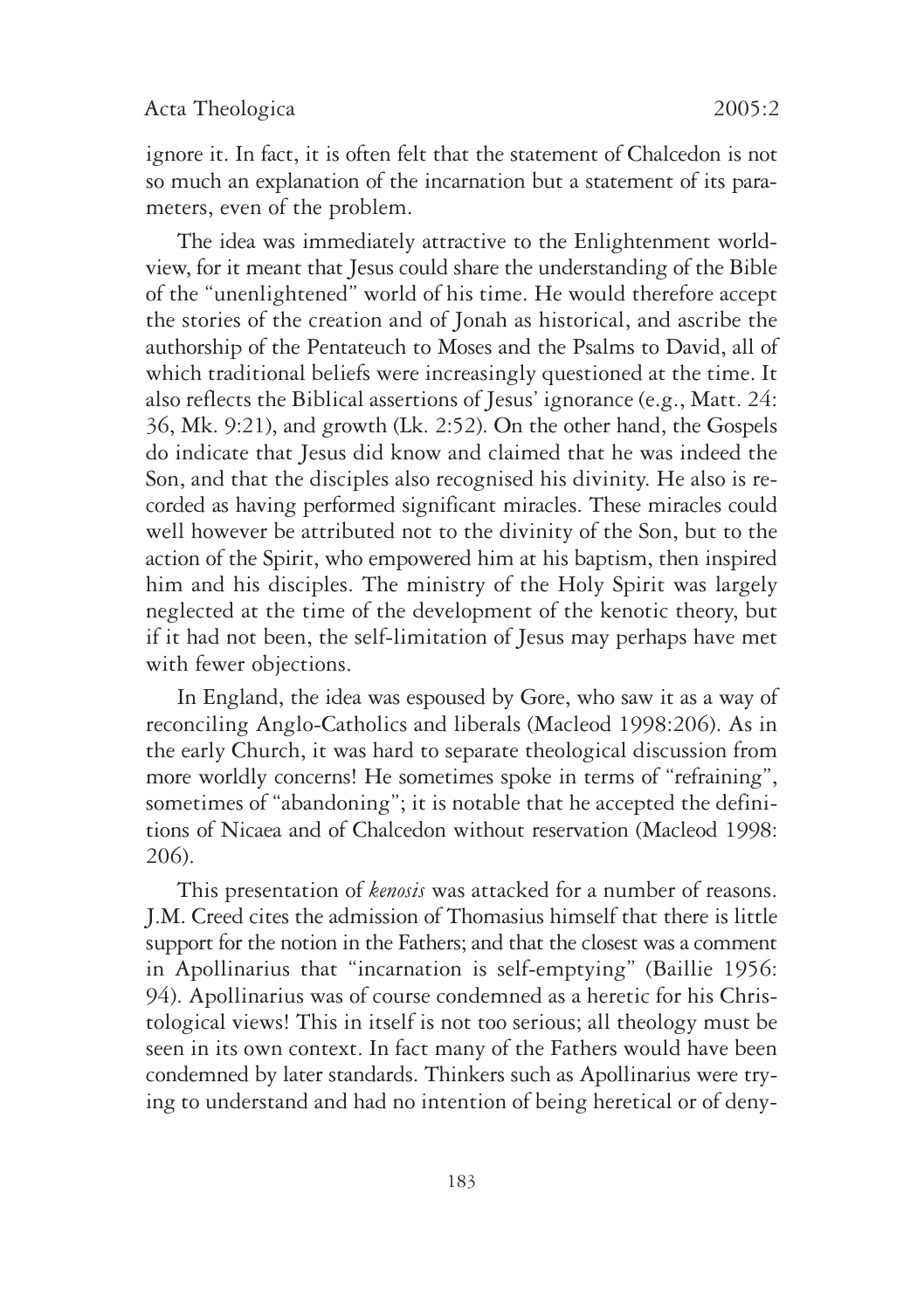ing what had previously been accepted. Grudem (1994:550) believes that no recognised teacher taught the idea for 1800 years, including native Greek speakers. On the contrary, Erickson (1991:78) asserts that it has featured in Christology's from the earliest days. Augustine can of course be relied upon to make at least some comments relevant to the issue; for him "Jesus emptied himself 'not by changing his own divinity but by assuming our changeableness'" (Macleod 1998:216). A more modern belief is that of Calvin, who said that whereas Jesus could not divest himself of his Godhead, he concealed it for a time (Macleod 1998:218); this is in line with the *krypsis* idea. Relating to humanity renders *kenosis* essential; Calvin even speaks of God's "babytalk" in order to communicate with us (Horton 2002:324).

A common criticism was made by Archbishop William Temple who voiced an objection based on Hebrews 1:3. He could not see that a *kenotic* Christ could fulfil his function of upholding the universe (Macleod 1998:209). It may be commented here that providence does not in fact need the constant direct involvement of Christ, but as long as the possibility of God's intervention in the process is affirmed, this need not then be Deism (cf. Sanders 1998:10). Many open theists, while respecting free choice, so seeing a limitation of God's control, speak of God intervening if his overall intention is threatened (Nicholls 2002:629f); the same can be true of a *kenotic* God.

The theory did go out of favour, and the very word *kenosis* gained a measure of notoriety. More modern thought has however expressed some sympathy with the idea of *kenosis*, in that it allows the world to affect God (Pinnock 2001:12). It is also attractive especially as it is in keeping with the preferred approach to Christology "from below", to start from the evidence of Jesus' humanity, and to seek to understand him in the context of that. It is suggested that the traditional view of God's attributes is actually foreign to Christianity, but is imported from Greek philosophy (Horton 2002:317). It must be observed here that a similar accusation is often made about the doctrine of the Trinity. This is in contrast to early kenoticism, which was really "from above", so tried to relate it to an assumed immutability; this certainly contributed to its downfall. A recent approach is rather to try to understand God from the experience of Christ's *kenosis* (Richard 1997:84). Moltmann is particularly noteworthy. As in other areas, he expresses an appre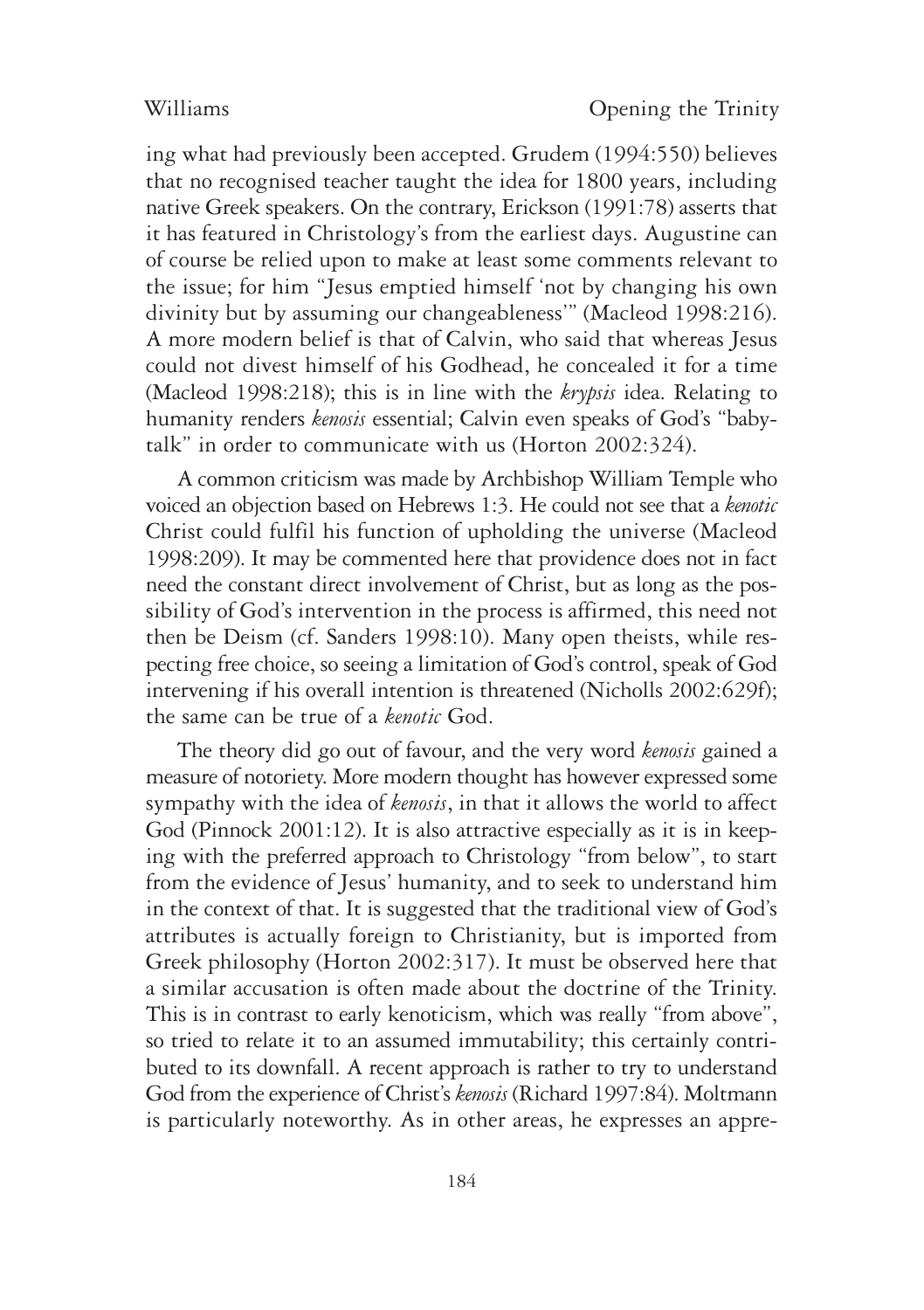ciation for the insights of Eastern Orthodoxy. Russians, such as Bulgakov in *The wisdom of God*, have used the idea in respect of creation and the Trinity, not just in Christology (Baillie 1956:98). Thus Moltmann (1981:219) has described the act of creation as a limitation in God, insofar as it was the result of a choice to create an entity which has an existence outside, and therefore to an extent independent of, God. God therefore suffers with, and therefore for, his creation, hardly the traditional impassibility. In this case, God is "open", because he is affected by what happens in the world. Bonhoeffer is also noted for similar views, which must also be seen in the context of his historical context in the Germany of the Second World War.

A major objection to the earlier concept of *kenosis* rests on the belief that this implies a change in the nature of the second Person, at least for a while. This seems in conflict with the traditional teaching of immutability, but if this is seen not so much as an aspect of a divine attribute, but as consistency or faithfulness (e.g., König 1982:89), this problem is resolved, and also explains such problems as the repentance of God as in the story of Jonah (also Pinnock 2001:85f.). H.R. Mackintosh accepts *kenosis*, as the only immutability is that of love (Macleod 1998:218). Later development avoided this problem by arguing that the attributes were not abandoned, but rather either "hidden" or that Jesus abstained from using them. The former is often called the theory of *krypsis* (Greek "hidden"), and was advocated by the University of Tübingen, the latter, referred to by *kenosis*, by Griessen. Such an interpretation of *kenosis*, seeing it not so much as divestment, but as self-limitation, avoids much of the criticism of the original idea.

P.T. Forsyth was also associated with the idea of *kenosis* in Britain. He pointed out some of the problems with the traditional view, such that it is hard to see how there could in fact be two wills in Christ if one was divinely omniscient while the other was human and fallible (Macleod 1998:208). Significantly he saw such aspects as omnipotence not so much as attributes, but rather as functions of deity. Indeed, Martin (1983:171) comments that any metaphysical "laying off" of attributes is foreign to Paul, or, he suggests, to reality. Then the respected New Testament scholar Lightfoot observed that the schema of Philippians 2 was of the outward and accidental (Macleod 1998:216). The use of the Greek *morphe*, "form", was not based on Greek philosophy, but on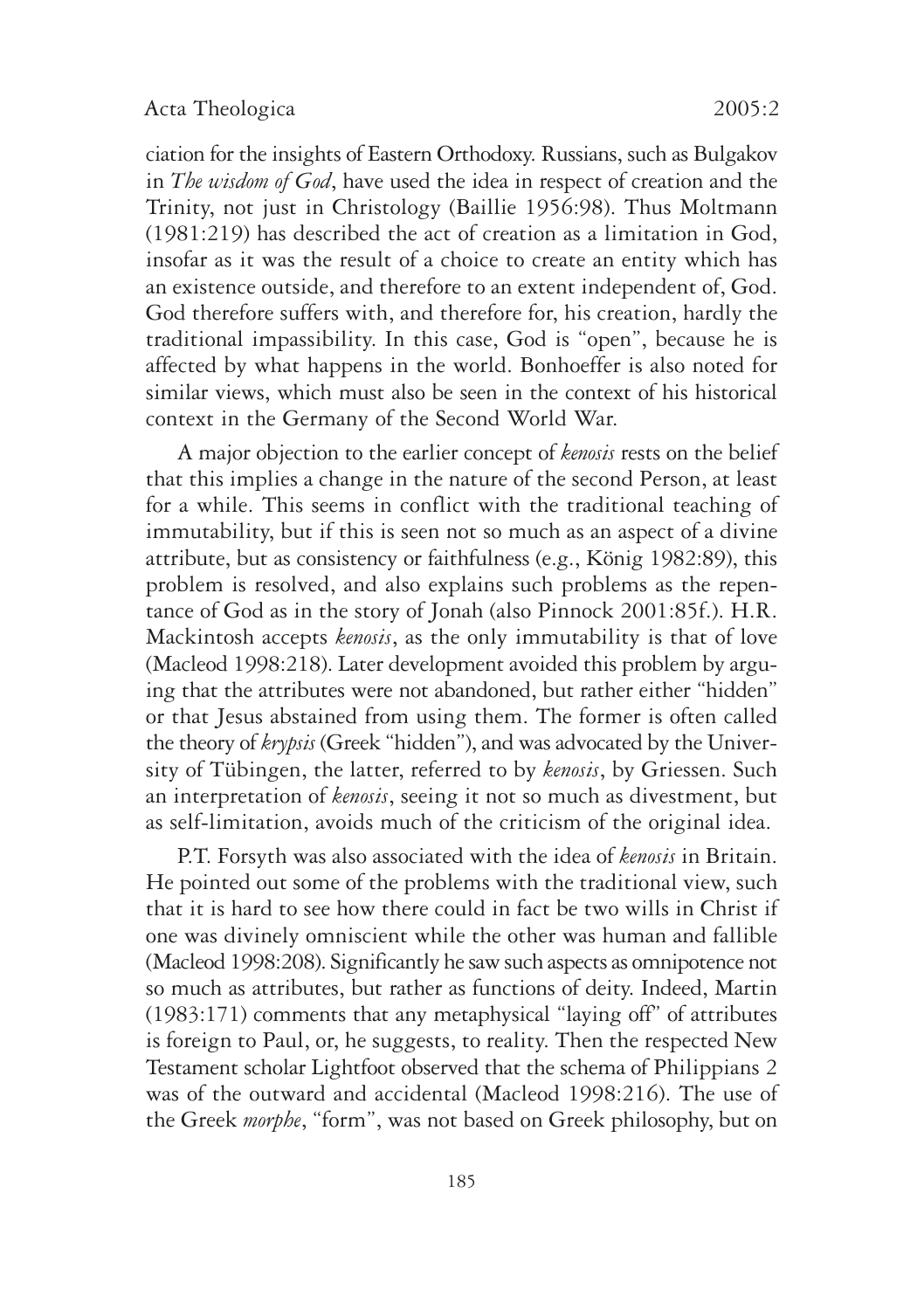the Septuagint; it implies outward appearance and change, the accessibility of what is there. A further significant observation that he made was that the humility that he expressed in the incident where he washed the feet of his disciples was in the immediate context of his coming from the Father (Jn. 13:2f). "It is his very form to forgo his rights"; so he felt that it was inherent to the very nature of God to humble himself. This point becomes clearer with the realisation that the *kenosis* of Philippians was in relation not to humanity in relation to deity, but to the lordship which Christ refused to use (Martin 1983:175), but later, after the cross and resurrection, was clearly granted. Thus *kenosis* is a self-limitation, a rejection of the use of power and authority that is still available.

# 5. SELF-LIMITATION

It must be stressed that the *kenosis* of the second Person need not be thought of as affecting his fundamental nature. Although Baillie (1956: 97), in his study of Christology, feels that the suggestion of *kenosis* came from a presupposition that unlimited divinity and humanity cannot be united, the Fathers constantly applied Philippians 2 to the incarnation, seeing no change in the eternal *logos* (Richard 1997:75). Emphatically, it is not something imposed from outside, which would indeed be contrary to the sovereignty of God. It is a voluntary self-limitation, so does not imply any change in the essential nature of God. Richard (1997:38) then stresses that redemption occurred because Jesus positively accepted death; it was by his choice of love, not something forced on him. As omnipotent, he is freely able to limit his own omnipotence and his omniscience; in fact, to say that God cannot limit himself is itself a limitation (Erickson 1991:81). In this regard, a useful distinction has been suggested between omnipotence, being able to do anything, and almightiness, being able to do all that is wanted (Van den Brink 1993: 215). Pinnock (2001:96) therefore criticises Wright as believing that God's sovereignty demands that he actually controls everything.

Macleod (1998:219) writes that "it is perfectly possible to speak of real renunciation without defining it as renunciation of deity". There is then no conflict with pre-existence, as Temple feared (Macleod 1998: 210). Smith, in the article on *kenosis* in the *Evangelical Dictionary of Theology* endorses it as orthodox (Grudem [1994:550], who however finds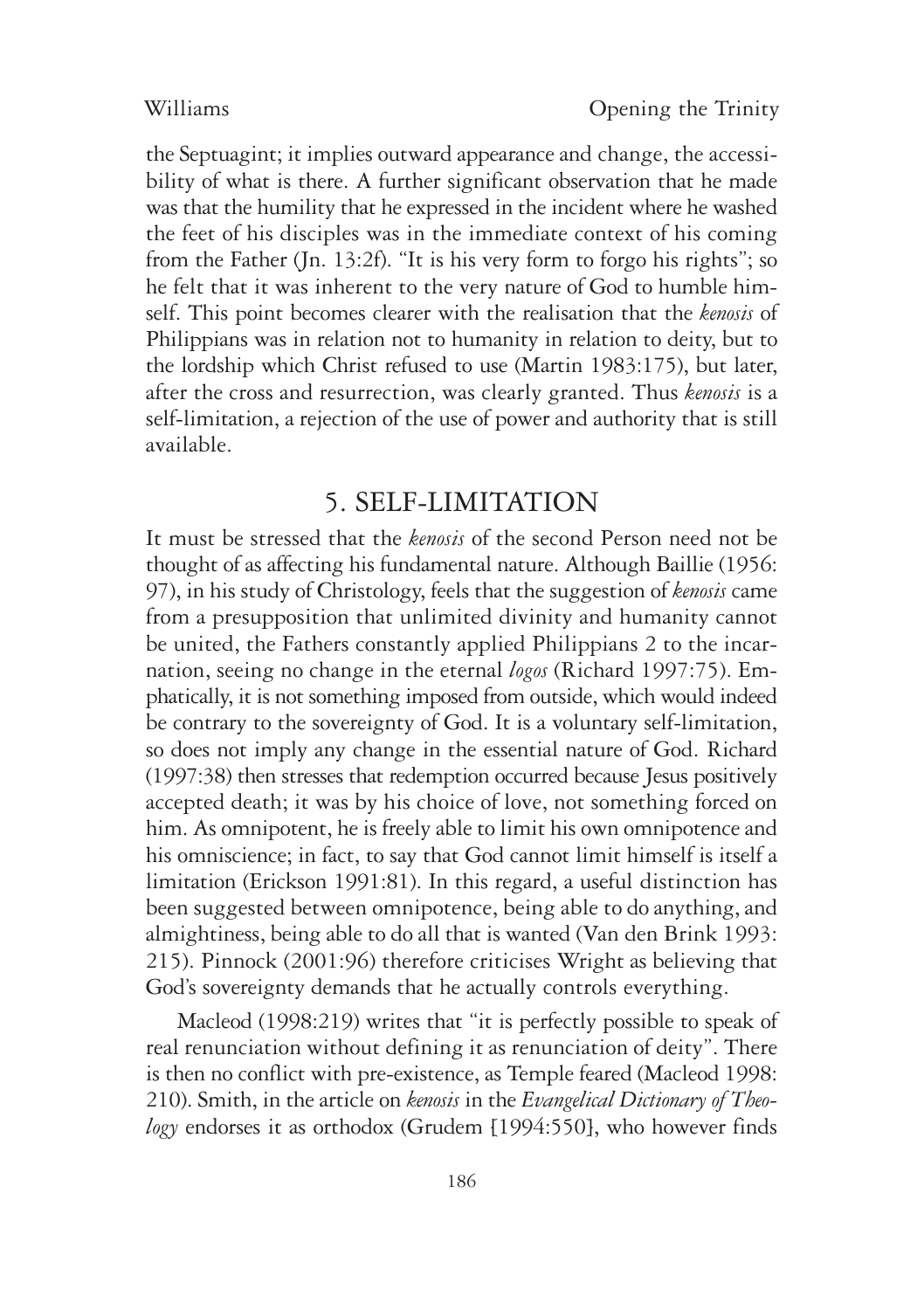this assessment surprising). Similarly, the open theists commonly assert that far from compromising God's power, their stand rather enhances it (Boyd 2001:147). A fixed, so known future, effectively limits God. On the contrary, self-limitation enables a real gain for God, enabling relationships with free agents that would otherwise not have been possible (Pinnock 2002:216). Again, an open future means that God is open to being affected by it, while opening to relationships involves being affected by them. In fact, God is so great that he is able to cope with the uncertainty generated by the freedom of others. The point is also made that he would have been limited if he could not have created free agents; indeed, although there are things that God cannot do, such as sin or die, these are in fact negations of limitation (Highfield 2002:286).

There is a natural inclination to view limitation as inherently bad, and so inappropriate to God. Part of the reason for this is that many of the limitations that are experienced by human beings are not inherent, but on the contrary have been received by choice. Where choices have led to sin, and then to limitations, these are indeed bad. Boyd (2001:251) suggests that Jesus' power was what people would have had if unfallen. The connection of human limitation with sin is certainly implied in the Genesis account of the fall. Quite apart from the Genesis account, the limitation of humanity follows as an inevitable consequence of the nature of sin itself. This may be understood as a breakdown in relationship; Boyd (2001:346) suggests it to be selfcentredness, so closeness. It was because of this that humanity lost the ability to live forever, as they lost access to the tree of life. They lost eternal life. Because of the breakdown of the link with God, his life is not enjoyed by people and death occurs. It will in any case result as the bodily inter-relationships deteriorate. Then they certainly lost their power to affect the environment because of the curse that was laid upon it (Gen. 3:17). In any case, as the power that humanity has over its environment is largely enabled by co-operation between people, any breakdown in this results in a diminishing of that power. They also lost an aspect of the freedom of movement in their exclusion from the garden. Perhaps it is even the case that although the first sin is described as due to eating from the tree of knowledge, this was specifically "of good and evil" (Gen. 2:9). Certainly their knowledge was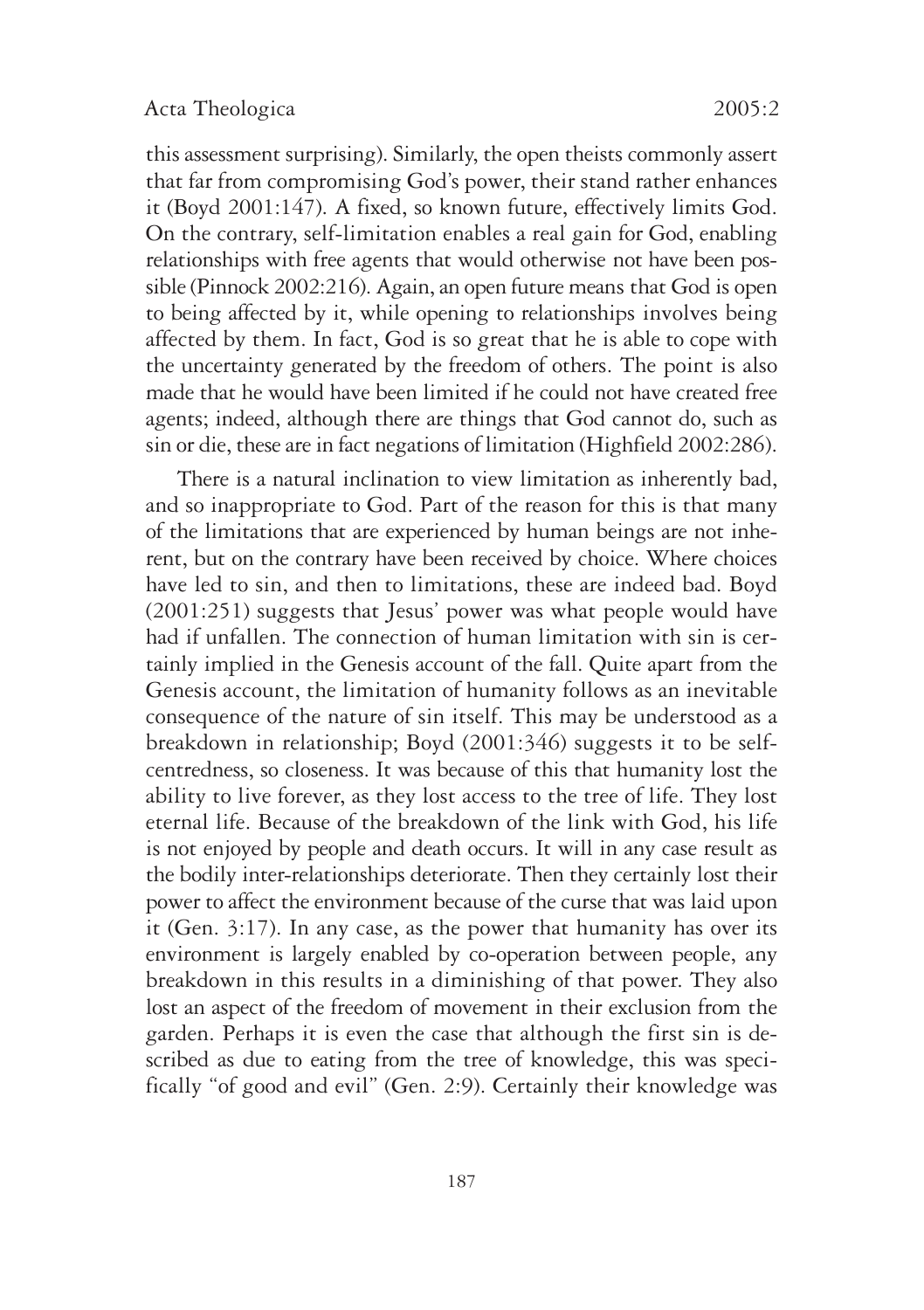also affected. As human knowledge is also due to interaction, both with other people and in the internal brain processes, this is also affected.

However, even if sin, and so the limitation due to it, is wrong, the choice that enabled sin is not. In fact, the ability to choose is part of the human role as in *imago Dei*, being able to choose because God has himself chosen. And such choice can be to self-limit. The Philippians passage (2:5ff.) indicates the free choice of the second Person in this regard. Christ chose, but choice does not have to result in sin; the New Testament witness is of his sinlessness. Likewise, whereas the choice to sin restricts relationship, Christ's choice to self-limit was in order to enhance it. Incidentally, of course, it is the absence of sin in the Trinity that enables the possibility of the full inter-relationship of *perichoresis* between the Persons, and between the two natures of Christ.

# 6. HE BECAME EMPTY SO THAT WE MIGHT BE MADE WHOLE

It is significant that, just as the limitation of humanity is due to the free choice of sin, it is this which is behind the *kenosis* of Christ. Open theism, which concentrates on the nature of God, does not in itself carry a view of salvation. In contrast, a kenotic approach puts its emphasis on human salvation, simply because its stress falls on the reason for *kenosis* in enabling relationships. Thus the Philippian hymn is firmly in the context of atonement; it was because of sin that *kenosis* was necessary at all. It is also evident there that *kenosis* deepened as the drama of the atonement progressed, with the most complete emptying occurring in the actual crucifixion. Again, this was no negation of his power and authority; Richard (1997:38) stresses that redemption occurred because Jesus positively accepted death; it was by his choice of love, not something forced on him.

This aspect can be seen in one of the beautiful pictures of salvation in the scriptures, that of the adoption of believers as children of God (Rom. 8:15, Gal. 4:5). God is not just creator, but is also Father. Here it is the essence of being a father that he stoops, self-limits for his children. What may be stressed is that the power and strength of the man is not inherently affected by being a father, but that he chooses, for the sake of the relationship with his children, to curtail them. And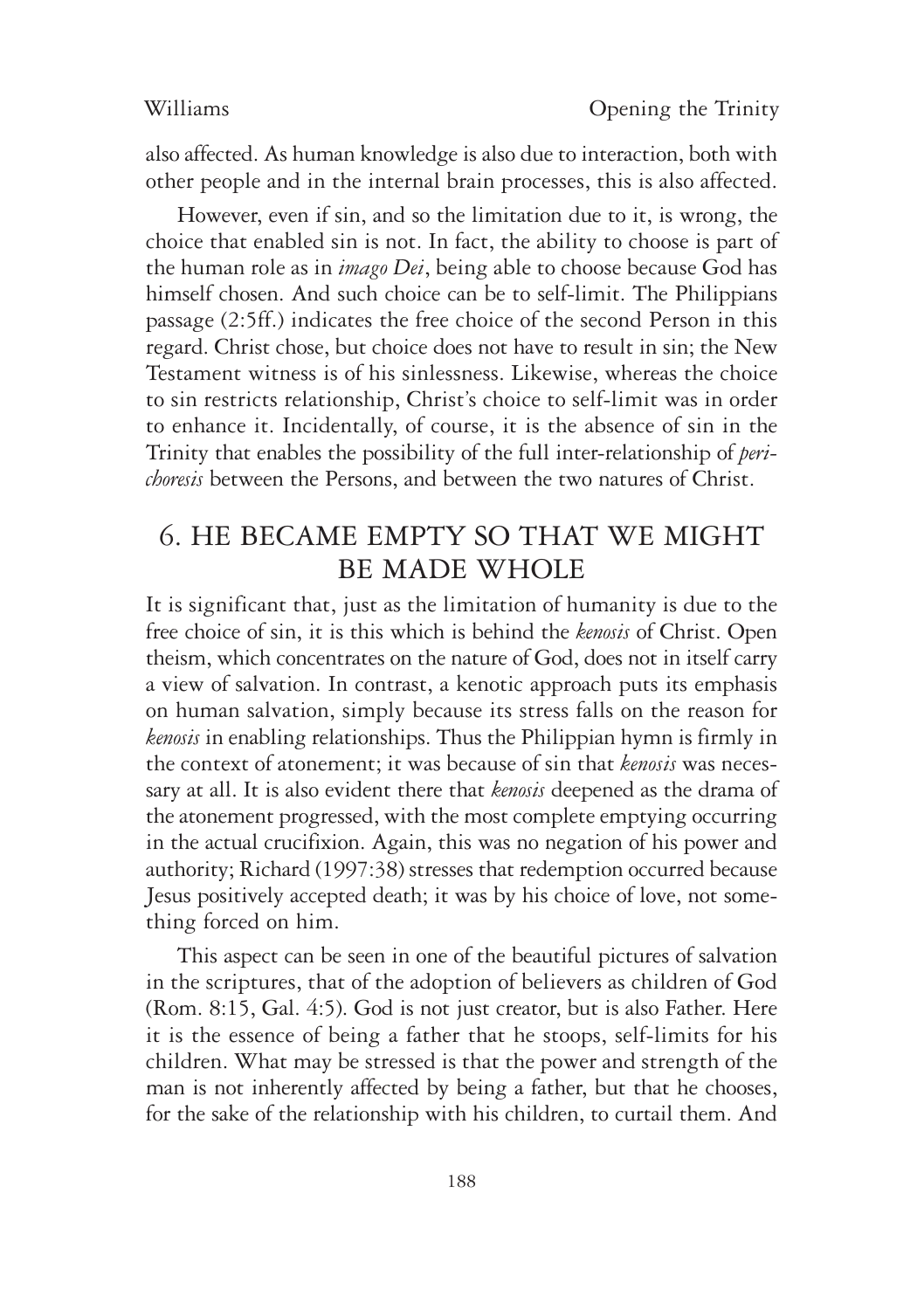perhaps, it must be added that in a different situation, such curtailment will not be done, but his power and ability will be used to the full. Such may indeed be done just for the sake of those children, to protect and care for them.

What Christian theology has always affirmed is that the actions of Christ then enable salvation to those with faith in him. There are two ways of looking at this, by no means contradictory, but as complementary viewpoints. In both of these, the action of the *kenosis* of Christ can be seen to form an integral part.

On the one hand, a frequent theme in the Patristic understanding of salvation is that of the so-called "amazing exchange", that Jesus, as sinless and divine, died for sinful human people, experiencing the effect of their sin in his death and giving them his sinlessness so that they can be forgiven, and his life so that they can live eternally. The book of Hebrews in particular presents the action of Jesus as a sacrifice, fulfilling the Old Testament pattern; it is obvious that sacrifice is a form of *kenosis*, of giving up, even of life. In the case of Jesus it was a voluntary act; he willingly sacrificed himself. Although this action is usually presented in the obvious terms of the contrast between life and death, sin and holiness, the same principle is applicable in a wider context of the humiliation of Christ. The very reason for his assumption of *kenosis* was that people, through the effect of their sin, were already experiencing powerlessness and emptiness. It is this, equally an effect of sin as is death, that is experienced by Christ for believers. Certainly an aspect of salvation is the giving of wholeness, enabled by the voluntary yielding up by Christ of his own; again, there is an exchange. Christian salvation is not just the forgiveness of sins, not even the attainment of eternal life, but so that people could become whole, as fully human as God created them to be, open in their relationship to God, and so to each other. And so more Christ-like; although after the glorification of Christ, his *kenosis* would have ceased, Jesus would not have stopped being human, indeed he is only then what humans should be. At our resurrection, we become really human for the first time!

Because of what Christ has done, wholeness then became possible to his body, those in union with Christ through faith. Immediately there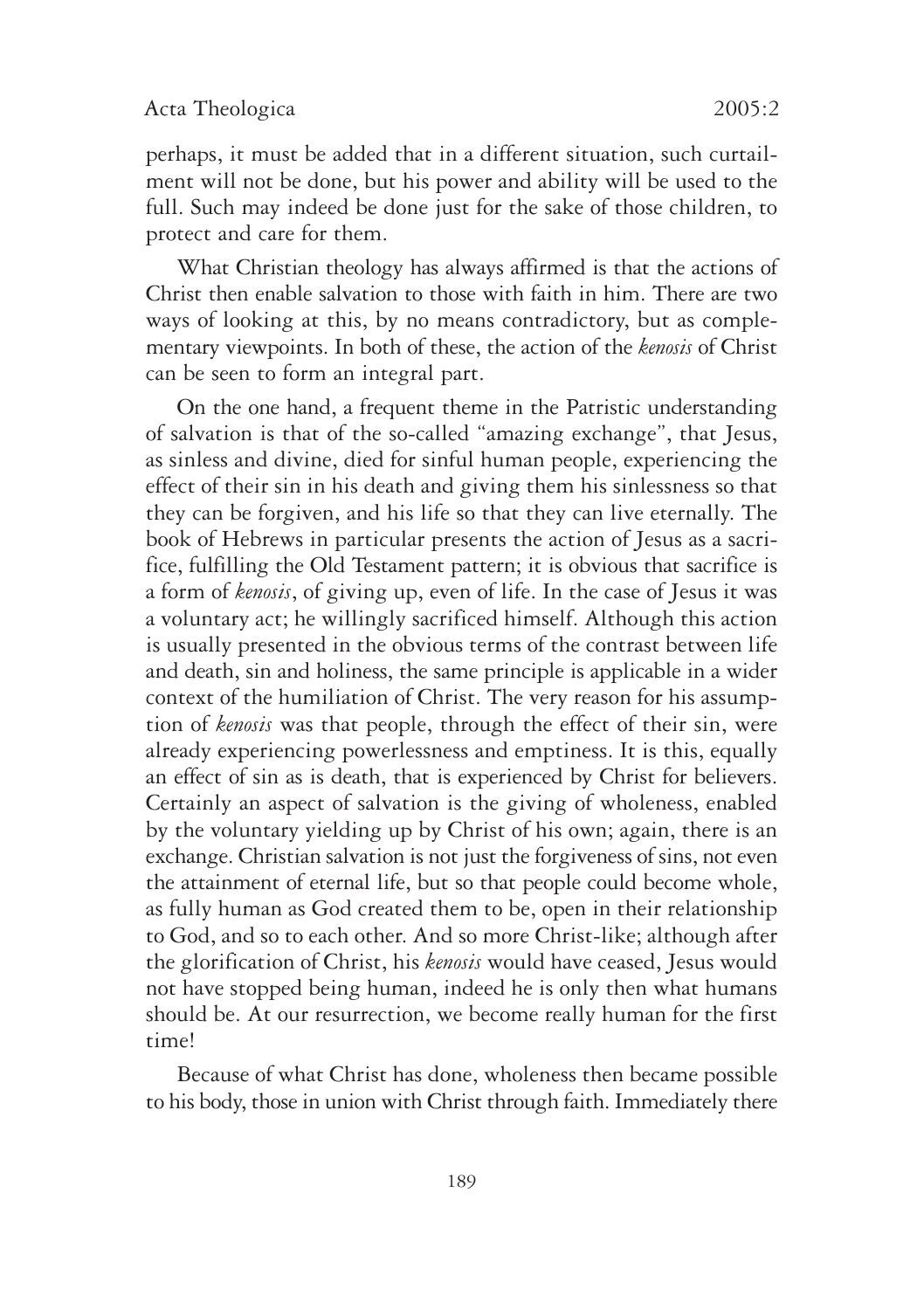was a possibility of relationship with God, openness to him, and therefore the life of God could be received. A Christian, in relation with God, has eternal life (Jn. 3:36, etc.). More than this, the gifts of the Spirit then reflect the empowerment of the believer, manifesting such as healing, knowledge and other aspects of the overcoming of limitation. There are even descriptions of the overcoming of spatial limitation, seen Biblically in the teleportation of Ezekiel, but occasionally reported today (Bennett 1974:139). Nevertheless, as Christ's glorification is progressive, so is this personal sanctification; it is this that prevents the exercise of full humanity.

Such a view of the atonement clarifies much of what was happening at the passion of Christ. Yet, just as with the more traditional penal substitutionary theory of the atonement, it is open to serious criticisms, in particular that it does not really have a place for the resurrection of Christ, and secondly that it does not carry with it an indication of what the human response to the cross should be. These problems can be overcome by seeing additional facets to what happened in the *kenosis* of Christ. Firstly, Aulén (1950), in his criticism of the penal substitution theory, stresses the resurrection of Christ, but as victory over sin and death, a victory in which the believer can share, and so be saved. This is especially noteworthy in that although the theory would seem to focus on the total power and authority of God in the overcoming of evil, it is rather the case that the victory was achieved through the weakness of Christ on the cross. In this case, it gives a strong indication of the Christian approach to confronting wrong.

Secondly, Aulén (1950) draws particular support from Irenaeus. He is noted for his theory of "recapitulation", in that Christ was, in his incarnation, uniting with humanity, and drawing it to salvation. Significantly, he views this as the bestowal of what is real humanity; "those that fear God ... such are justly called men" (*Adv. Haer.* V 9.2, cited in Aulén 1950:38). A crude view of this, that Christ is the new "head" (Latin *caput*) of a redeemed humanity, so reversing by his obedience the effects of the sin of the first head, Adam (Lampe 1978: 48), is questioned today. Nevertheless Lampe then draws attention to a second aspect of the meaning of "recapitulation". Recapitulation then means, firstly, the reversal of the effects of the sin of humanity, typified by Adam, but, secondly, its union with the immortality of the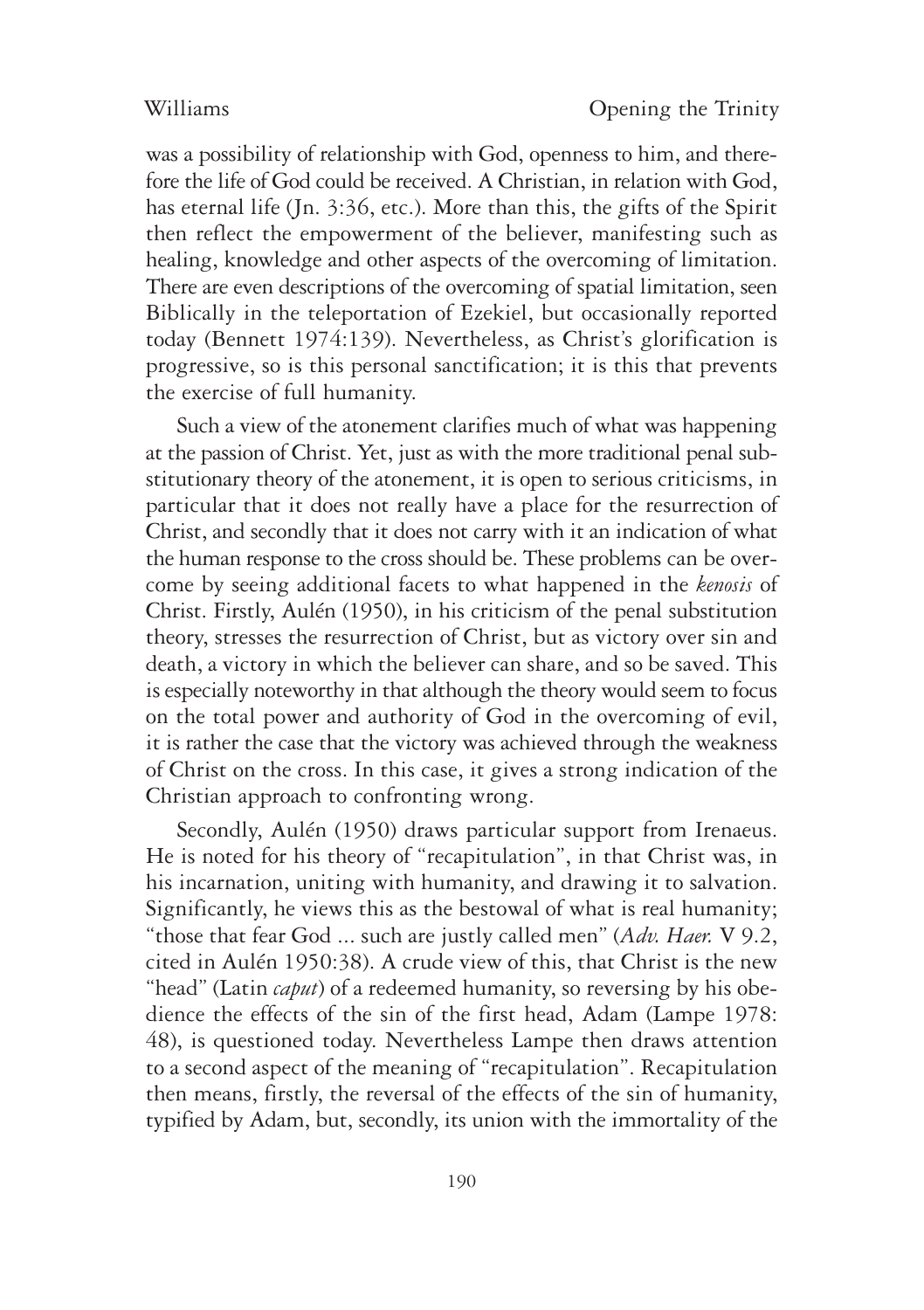Son (Lampe 1978:49). Thus he adopted the problems, the humility and emptiness that is the common human lot, but then in his resurrection and glorification, carries it through to the fullness of salvation. A person who is "in Christ" shares in the experience of Christ, so dies to sin, and rises also to eternal life in Christ.

## 7. REAL SECURITY

Particularly with the second models, there is an indication of what real wholeness and fullness of life means. Humanity becomes as God intended it to be when it is fulfilled in the imitation of Christ, which includes his *kenosis* as a fundamental part of his nature. For Balthasar, *kenosis* reflects a "genuinely human act of trusting self-abandonment" (Macleod 1998:219). The humility and willingness to be a servant that is exemplified in the incarnation shows what real humanity is like, and even that real fulfilment comes not in seeking to benefit oneself, often at the expense of others, but in seeking to serve. However, such a lifestyle of sacrifice seems contrary to the normal human way of doing things, contrary to common sense. The Christian ethos is constantly subject to the accusation of impracticability. Certainly it can only make sense in the context of the security of the future.

In this regard, a perceived problem with the concept of open theism is that it is felt to make the Christian insecure because there is no guarantee that God will provide the future that he has promised (Ware 2002:208). Real human freedom adds an element of chance if the future is not controlled by God.

What open theism is putting forward is something believed to be inherent in the nature of reality. The future is open simply because it has to be; it is fundamentally unknowable. Even if God had made people into robots and so totally predictable, which would effectively fix the future, it is really still unknowable as it has not happened. Most open theists then depart from the full consistency of their position and say that although God does respect human free will, he may override this and intervene so that his purposes will be met; he does not leave the future entirely to chance and the whims of human choices. The future is partly settled (Pinnock 2002:217). The idea of *kenosis*, on the other hand, by its very nature includes a response to the fact that God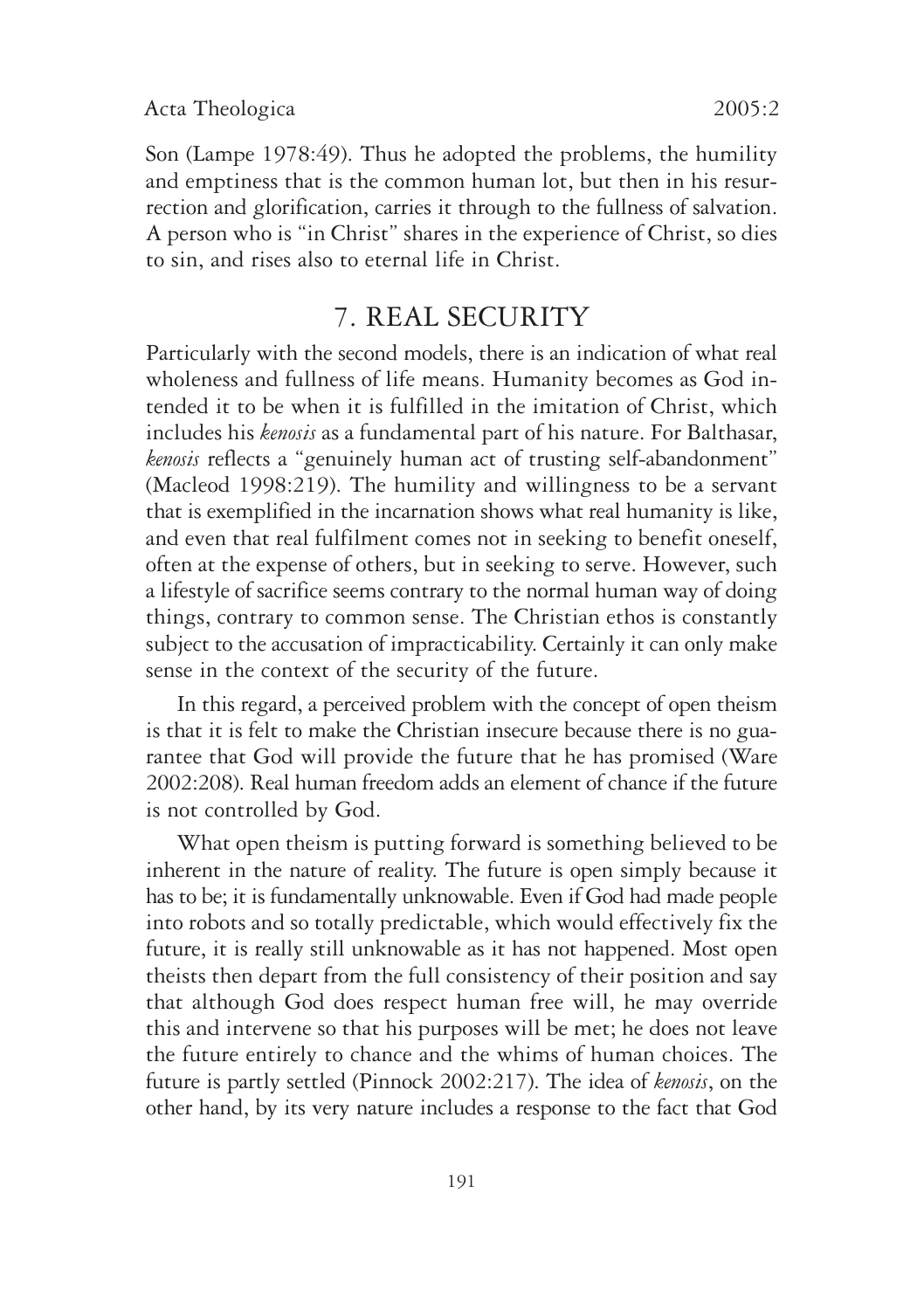created people with free choice. Then by his own choice, he acted, in the incarnation and atonement, to help people in the need that was produced by their choice. God's action was for the benefit, and ultimate security of his people. There is no indication in the idea of *kenosis* that God is not ultimately trustworthy, but on the contrary, the whole process is done just because of his reliability, because it is the means of salvation.

The Philippians passage concludes with the distinct action of God in compelling the response of humanity. At that point there will be no further choice; "every knee shall bow" (Phil. 2:11). God then takes a further action to consummate the process, in this case complete the act of salvation. This is the same thing that is part of the Christian view of salvation, that God is ultimately reliable despite present appearances, and so faith can, and should, be placed in him, enabling salvation. The classic example is of course that of Abraham, who believed the promise of God despite the clear indication that a child was an impossibility (Rom. 4). So even though what we observe of Christ might seem to be incapable of saving, just because of his *kenosis*, his action contains the promise of a future consummation. After all, the hymn which celebrates *kenosis* does close with a prediction. This means that in the present situation of *kenosis*, human choices can be free; yet as this is not due to an inherent limitation in God, ultimately the future is secure under his control. Van den Brink (1993:219) cites the case of the control that a competent rider has over a horse, expressing real power.

For Abraham, the future was secure, but only secure because it rested on the fact that the future was not completely open, but that God would do what he had promised. Basically, the fulfilment of his life came from his faith, his relationship, to God. For Christians likewise. Such fullness of life depends on a complete relationship with God as his children, which is only possible through the opening of the Trinity. Through this, Jesus left the intimacy of the total inter-Trinitarian relationships so that people can be incorporated into that life. By the opening of the Trinity in the sending of Christ, the future of people in relation to him becomes closed; they become ultimately secure. More than this, the Trinity remains opened, so that people may participate in its life and so its future. The openness of the future is overcome in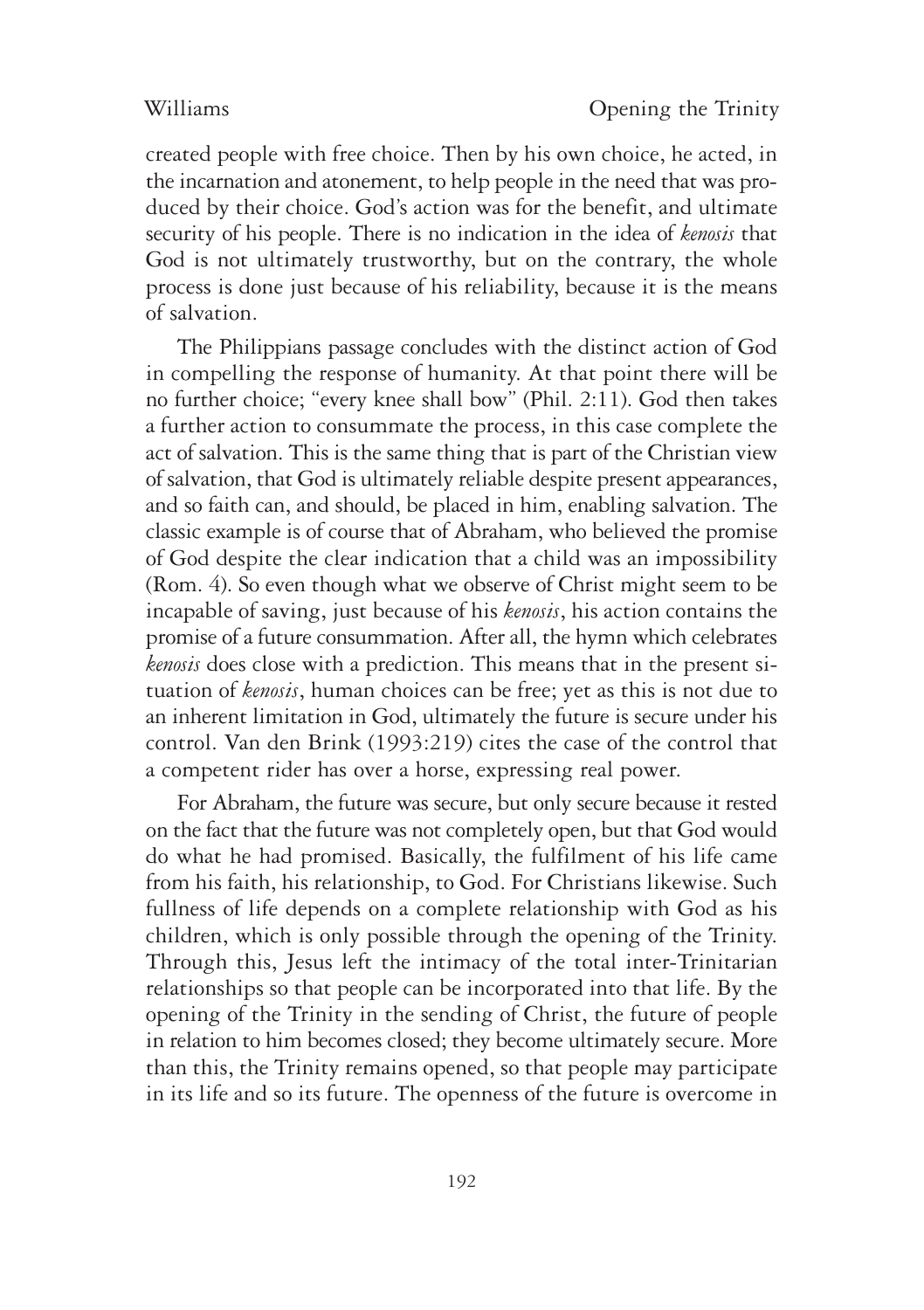the openness of God. As with Christ, this includes the anticipation of future glory.

# 8. CONCLUSION

The presentation of the attributes of God in "traditional theology" was attractive in the day, for it contrasted dramatically with the fickleness of the polytheistic deities and the insecurity attached to their worship. What may be asked, however, was whether, as in much of theology, this resulted in an overemphasis, a view of God supported by the more philosophical world-view of Plato and Aristotle. Again as often in theology, there were several reactions which stressed human responsibility, but often seen in antithesis to the views which were opposed. Particularly in view of the scriptural support for each pole, it becomes important to try to find a solution that does not reject one in favour of the other, but can accommodate both. Such a solution must also be rational, not hiding behind a claim of paradox and mystery, as is so often done. It is this that an affirmation of *kenosis* does, continuing to respect the total sovereignty of God, but exercised to accommodate human freedom.

# BIBLIOGRAPHY

AULÉN<sub>G</sub>

1950. *Christus Victor: an historical study of the three main types of the idea of the atonement*. London: SPCK.

BAILLIE D M

1956. *God was in Christ: an essay on incarnation and atonement*. London: Faber & Faber.

### BENNETT D & R

1974. *The Holy Spirit and you: a study-guide to the Spirit-filled life*. Eastbourne: Kingsway.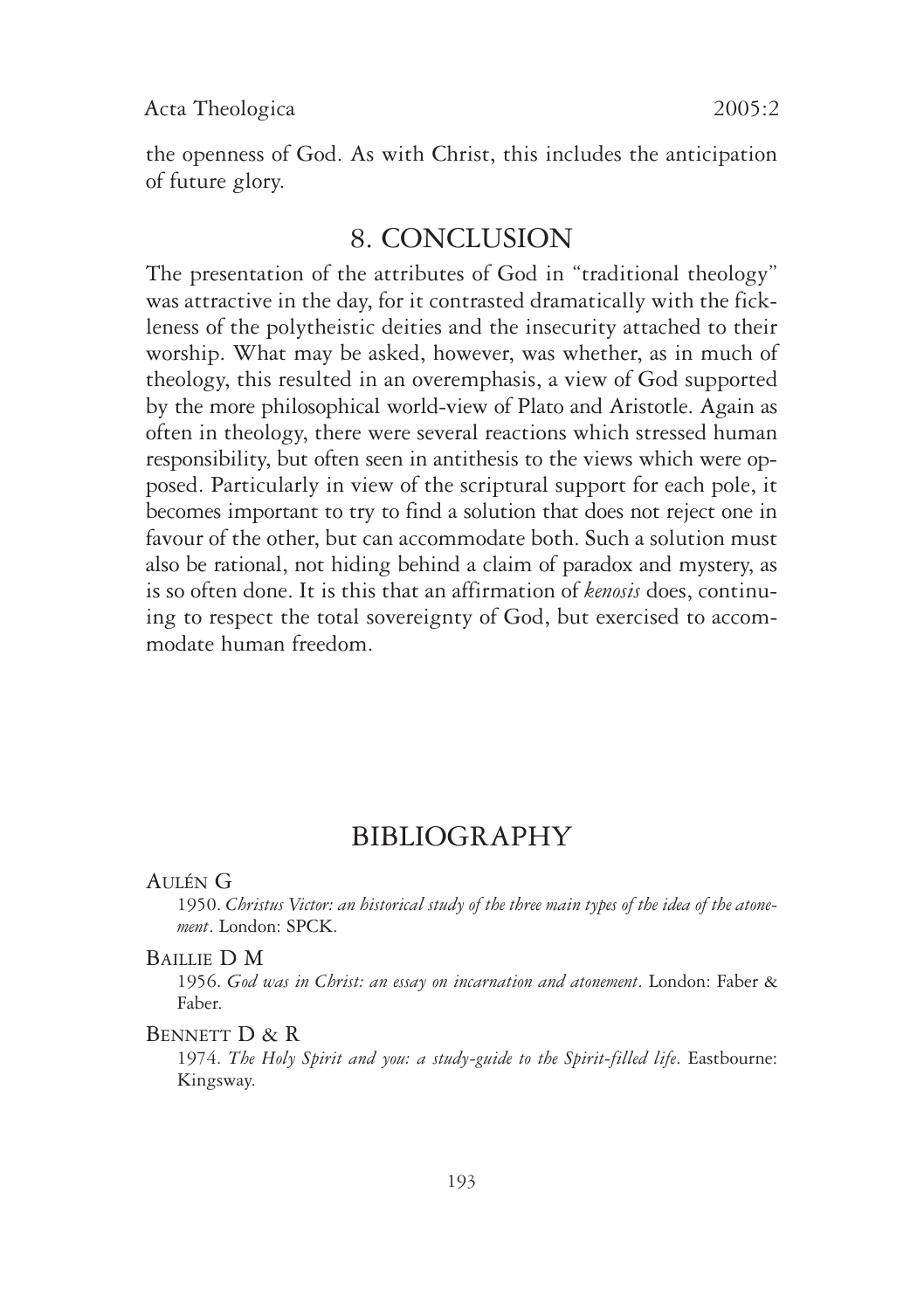### BOYD G A

2001. *Satan and the problem of evil: constructing a Trinitarian warfare theodicy*. Downer's Grove, Ill: InterVarsity.

### CONGAR Y M J

1983. *I believe in the Holy Spirit, Vol. 3: The river of the water of life (Rev. 22:1) flows in the East and in the West*. New York: Seabury/ London: Geoffrey Chapman.

#### ERICKSON M J

1991. *The Word became flesh: a contemporary incarnational Christology*. Grand Rapids: Baker.

#### FIELD D

2003. Questions to an open theist. *Table talk* 8.

#### GRUDEM W

1994. *Systematic theology: an introduction to Biblical doctrine*. Leicester: InterVarsity/Grand Rapids: Zondervan.

#### HIGHFIELD R

2002. The function of divine self-limitation in open theism: great wall or picket fence? *Journal of the Evangelical Theological Society* 45(2):279-99.

#### HORTON M S

2002. Hellenistic or Hebrew? Open theism and Reformed theological method. *Journal of the Evangelical Theological Society* 45(2):317-41.

### KÖNIG A

1982. *Here am I! A Christian reflection on God*. Grand Rapids: Eerdmans.

#### LAMPE G W H

1978. Melito and Irenaeus. In: H. Cunliffe-Jones (ed.), *A history of Christian doctrine* (Edinburgh: T & T Clark), pp. 40-50.

#### MACLEOD D

1998. *The Person of Christ*. Leicester: InterVarsity.

#### MASTER J

2002. Exodus 32 as an argument for traditional theism. *Journal of the Evangelical Theological Society* 45(4):585-98.

#### MCGRATH A E

1997. *Christian theology: an introduction*. Oxford: Blackwell.

#### MOLTMANN J

1981. *The Trinity and the kingdom of God: the doctrine of God*. London: SCM.

#### NICHOLLS J A

2002. Openness and inerrancy: can they be compatible? *Journal of the Evangelical Theological Society* 45(4):629-49.